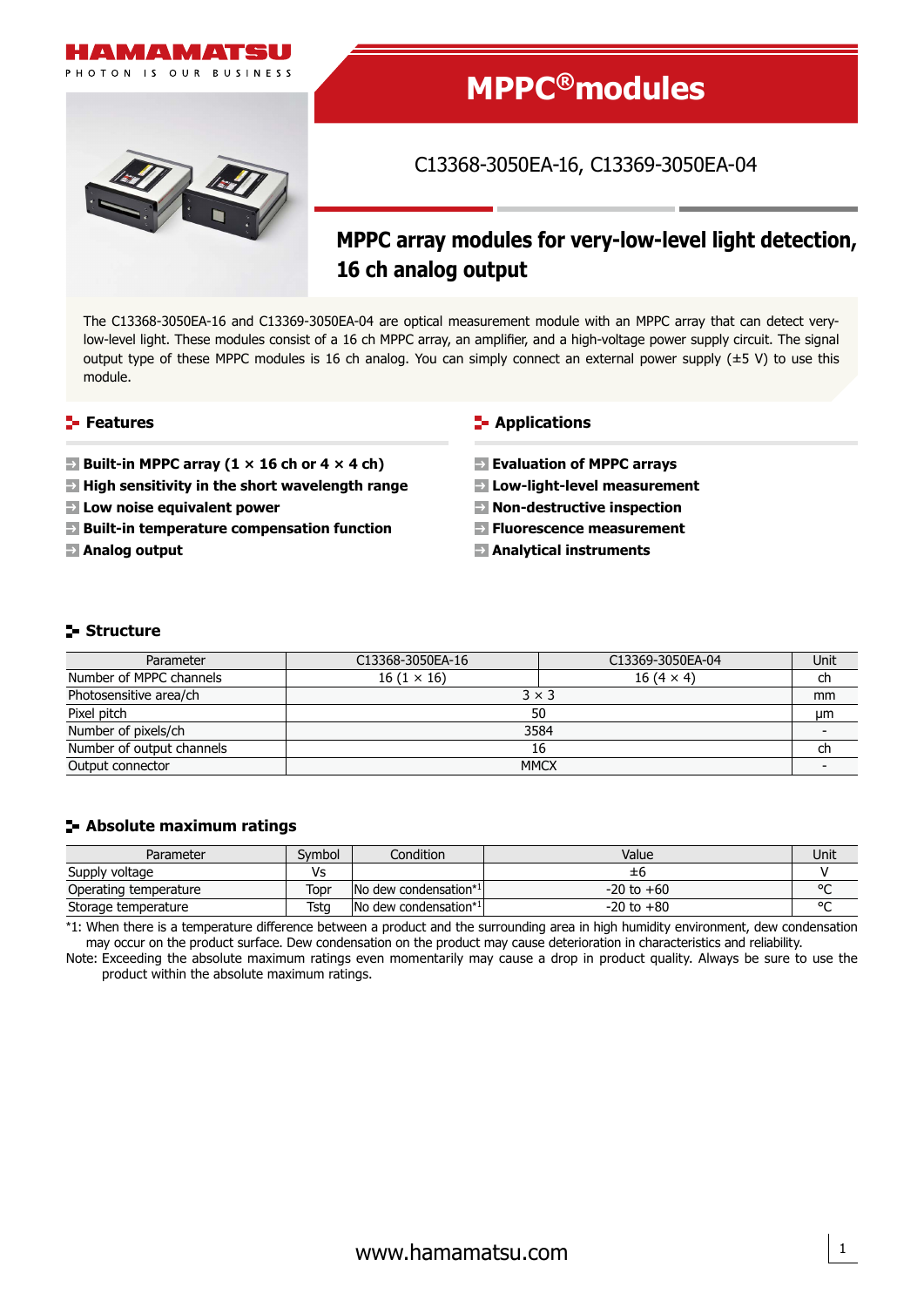#### **Electrical and optical characteristics (Ta=25 °C, λ=λp, Vs=±5 V, unless otherwise noted)**

| Parameter                                            |           | Symbol     | Condition             | Min.                | Typ.            | Max.                | <b>Unit</b>   |
|------------------------------------------------------|-----------|------------|-----------------------|---------------------|-----------------|---------------------|---------------|
| Spectral response range                              |           |            |                       | 320 to 900          |                 | nm                  |               |
| Peak sensitivity wavelength                          |           | λp         |                       | 500                 |                 | nm                  |               |
| Output voltage stability depending<br>on temperature |           |            | Ta=25 ± 10 °C         |                     |                 | ±10                 | $\%$          |
| Photoelectric conversion sensitivity                 |           |            |                       | $0.7 \times 10^{9}$ | $1 \times 10^9$ | $1.3 \times 10^{9}$ | V/W           |
| Cutoff frequency                                     | High band | fc         | -3 dB, sine wave      | 3.5                 |                 |                     | <b>MHz</b>    |
|                                                      | Low band  |            |                       | DC                  |                 |                     |               |
| Rise time                                            |           | tr         | 10% to 90%, 1 p.e.    |                     | 9               |                     | ns            |
| Noise equivalent power                               |           | <b>NEP</b> | Dark state            |                     | 1.2             |                     | $fW/Hz^{1/2}$ |
| Minimum detection limit                              |           |            | Dark state            |                     | 2.7             | 4.5                 | pW rms        |
| Maximum output voltage                               |           |            |                       |                     | 4.7             |                     | v             |
| Saturation input light level                         |           |            | Total of all channels |                     | 6               |                     | nW            |
| Output offset voltage                                |           |            |                       |                     |                 | ±30                 | mV            |

### **Electrical characteristics**

| Parameter           | Symbol | Condition | Min.                     | Typ.   | Max.    | Unit |
|---------------------|--------|-----------|--------------------------|--------|---------|------|
| Supply voltage*2    | $+Vs$  |           | $+4.75$                  |        | +5.25   |      |
|                     | -Vs    |           | $-4.75$                  | כ-     | $-5.25$ |      |
| Current consumption | ΙC     | +Vs       | $\overline{\phantom{0}}$ | $+250$ | $+500$  | mA   |
|                     |        | l-Vs      | $\overline{\phantom{a}}$ | $-200$ | $-500$  |      |

\*2: A power supply with 1 A or higher output must be used.

#### **Block diagram**



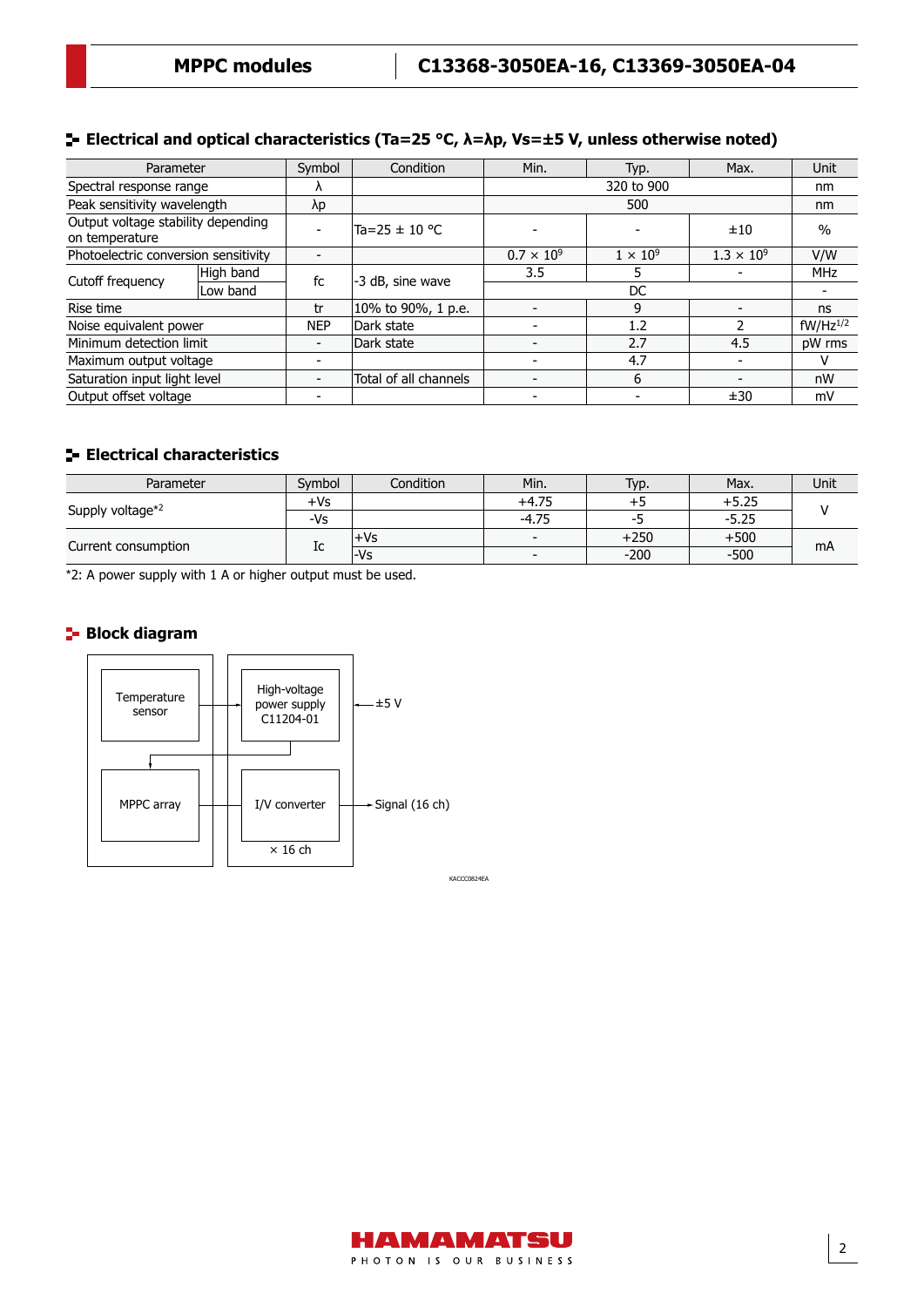#### Connection example **Connection example**

Using the supplied power cable, connect the MPPC module to a power supply. You can observe the MPPC module's output waveform by connecting the module to an oscilloscope.



#### **F** Measurement example



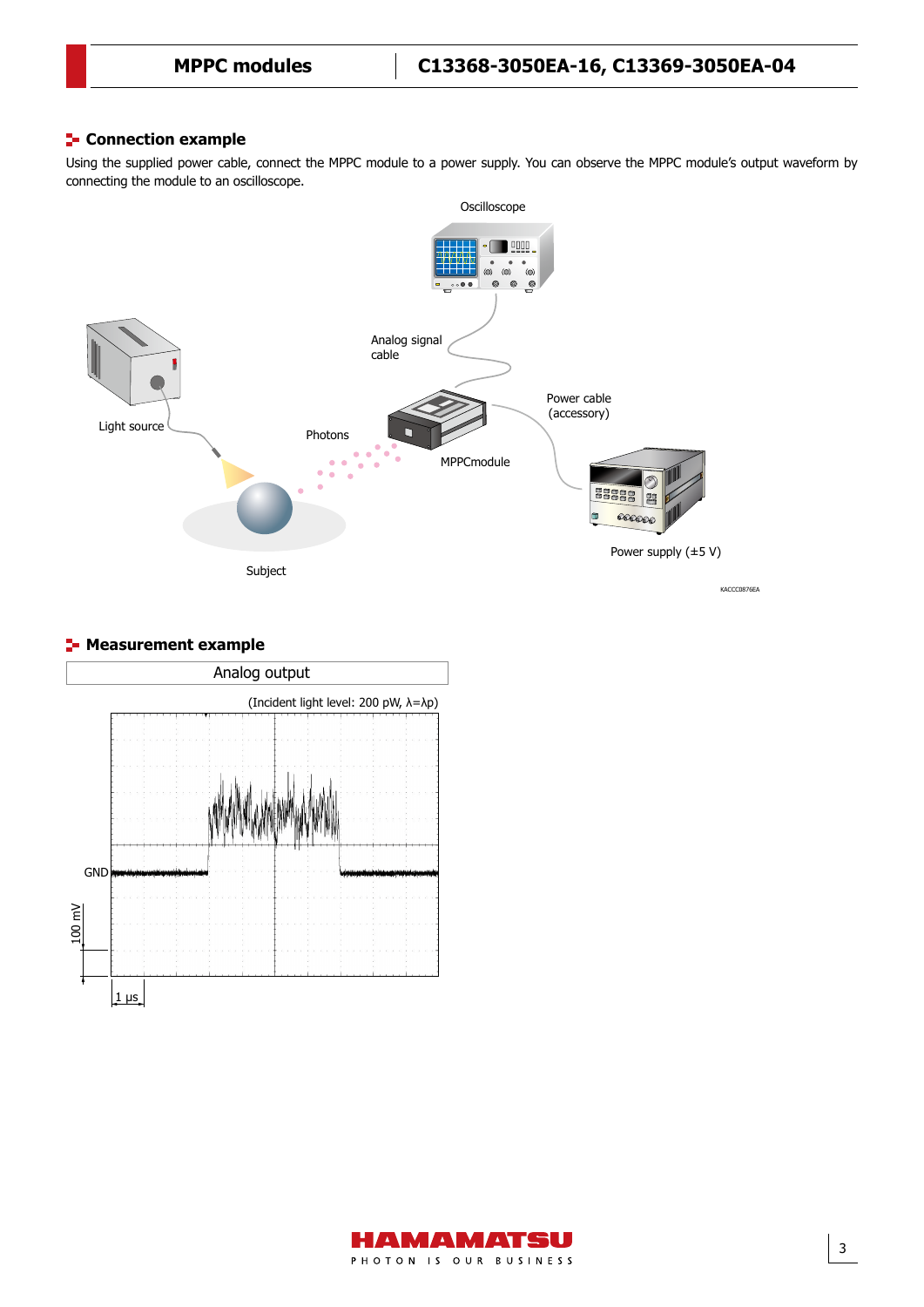

## **Dimensional outline (unit: mm)** Dimensional outline (unit: mm)



Weight: 380 g



4

KACCA0400EB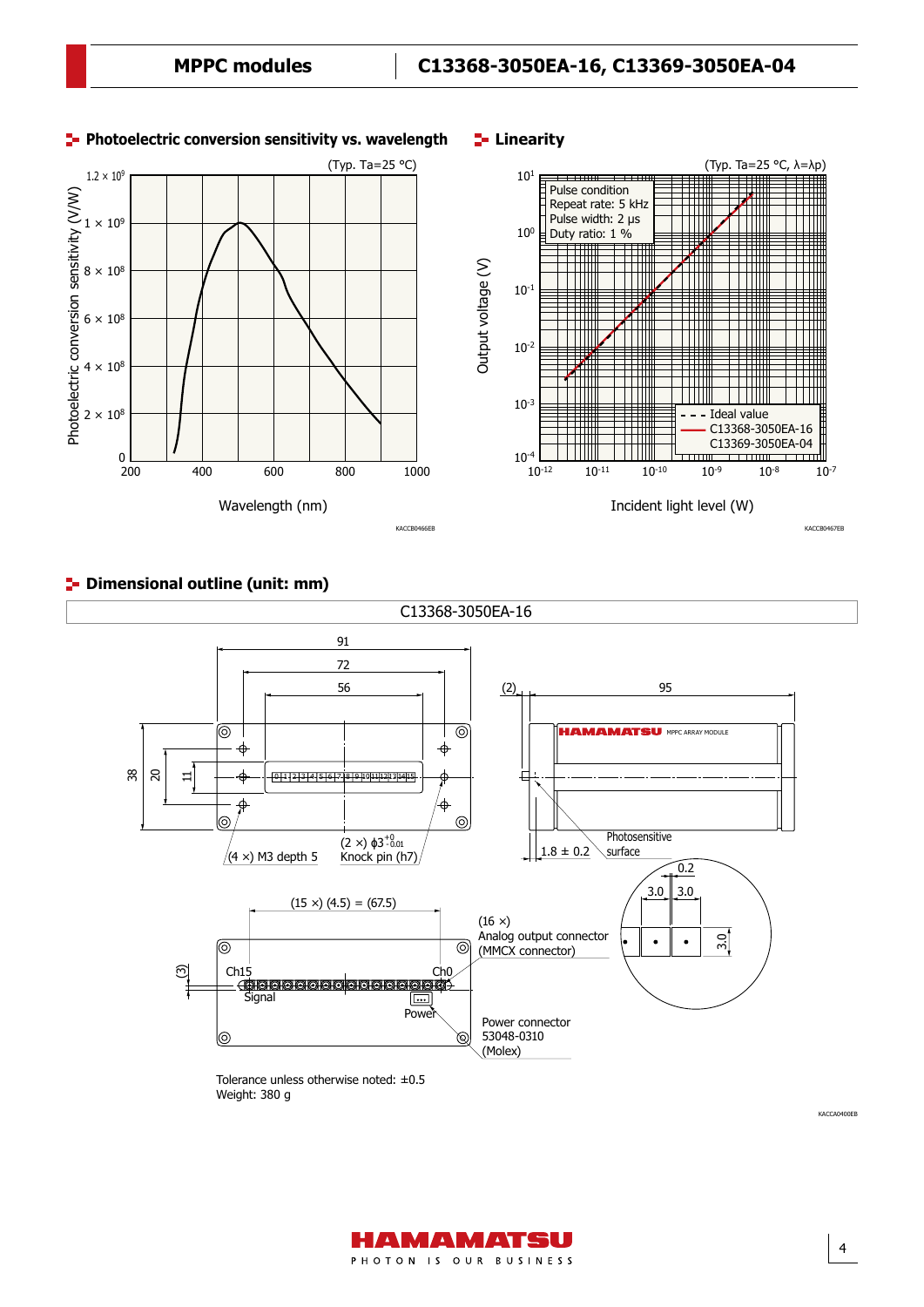

#### **F** Accessories

- ∙ Power cable
- ∙ Instruction manual

#### **<sup>1</sup>** Options (sold separately)



#### **Precautions**

∙ Use the product by referring to the supplied instruction manual.



5